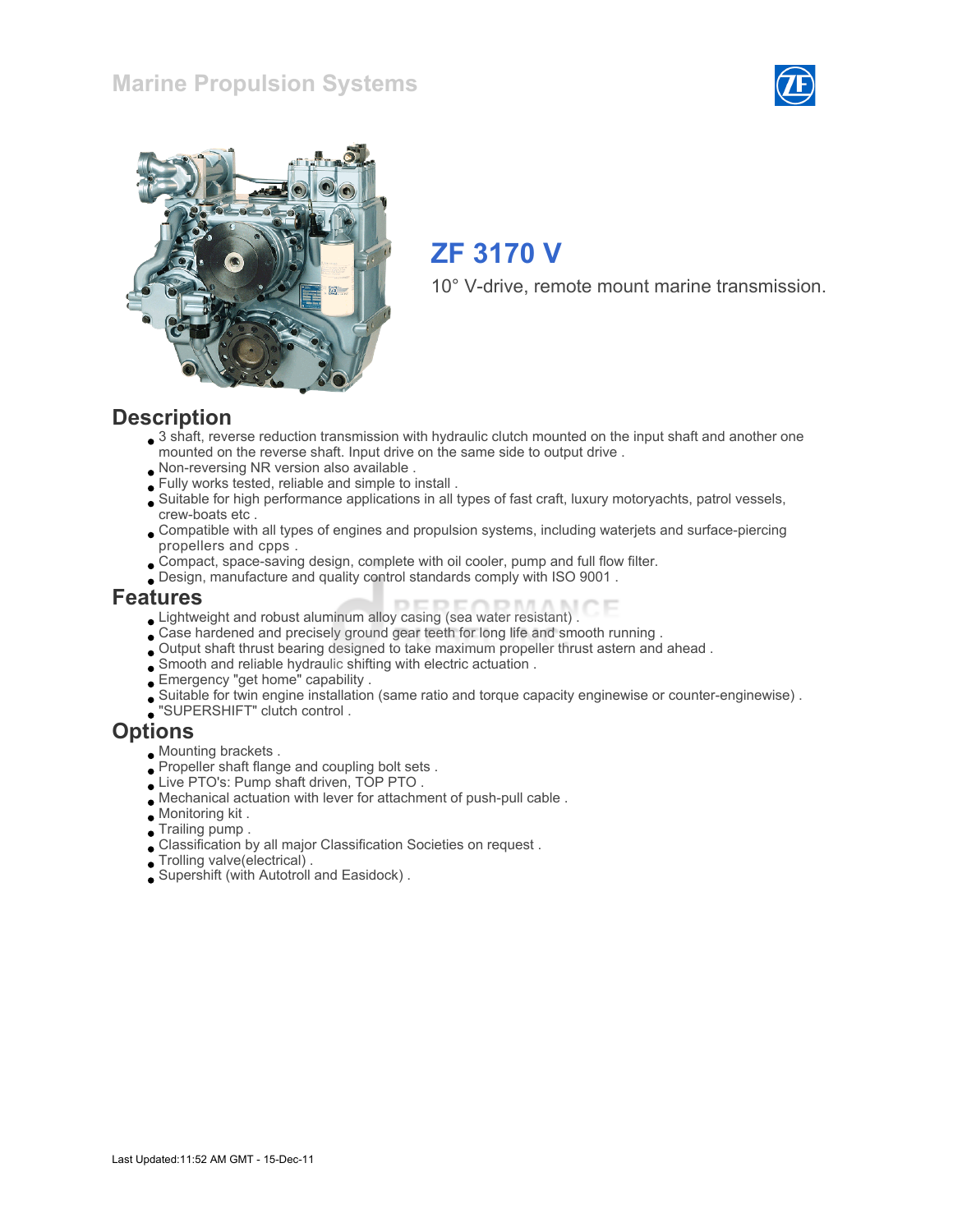

# Pleasure Duty

| <b>RATIOS</b>                 | MAX.<br>POWER/RPM<br><b>TORQUE</b> |      |                                             |    | <b>INPUT POWER CAPACITY</b> |          |    |          |          | MAX.<br><b>RPM</b> |        |  |
|-------------------------------|------------------------------------|------|---------------------------------------------|----|-----------------------------|----------|----|----------|----------|--------------------|--------|--|
|                               | Nm                                 | ftlb | <b>kW</b>                                   | hp | kW                          | hp       | kW | hp       | kW       | hp                 |        |  |
|                               |                                    |      |                                             |    |                             | 2100 rpm |    | 2300 rpm | 2450 rpm |                    |        |  |
| (1.500*, 1.759*, 1.963, 2.240 | 7566                               | 5580 | 0.7923 1.0624 1664 2231 1822 2444 1941 2603 |    |                             |          |    |          |          |                    | 2600 l |  |

\* Special Order Ratio.

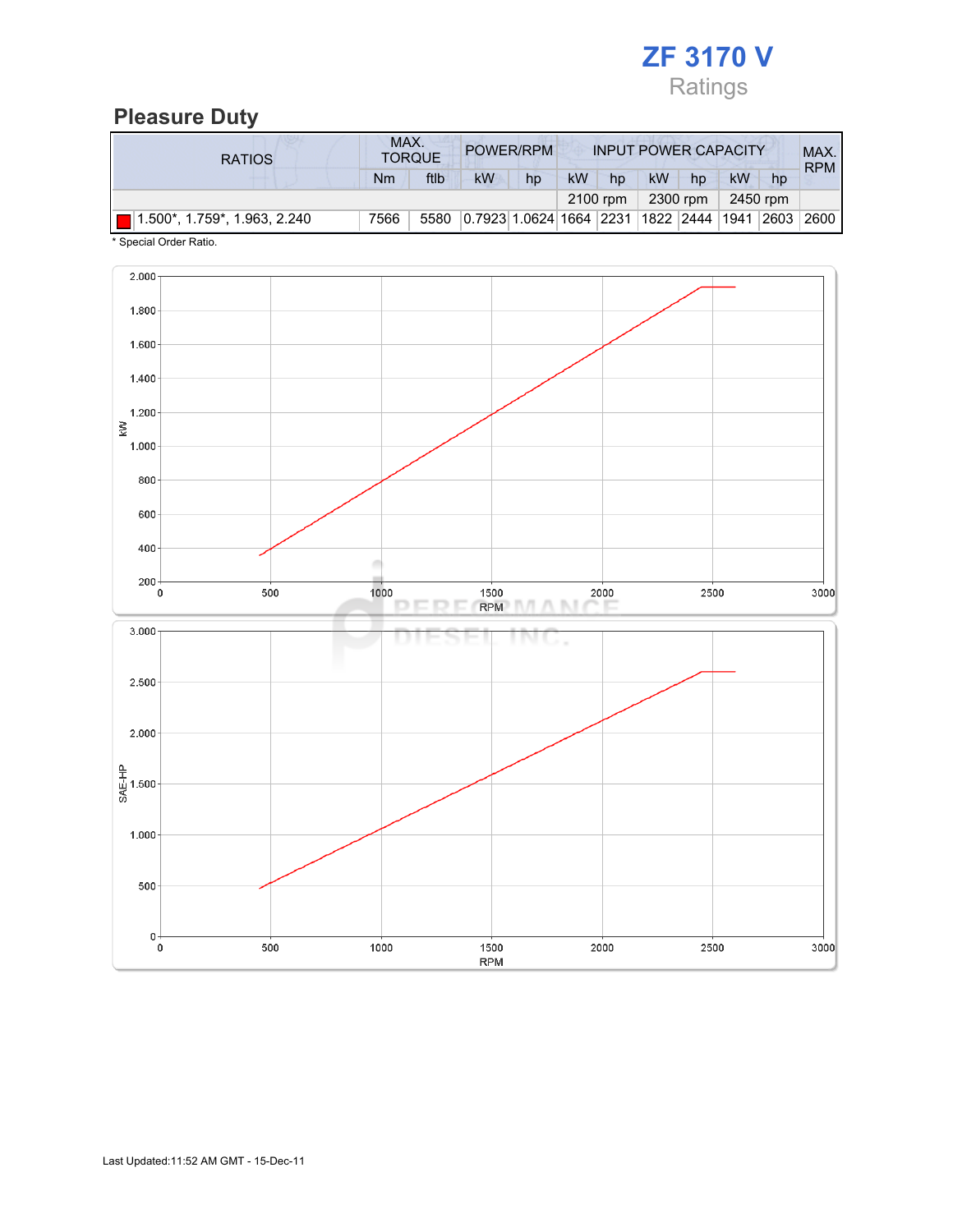### ZF 3170 V **Dimensions**

|                                                    | L <sub>2</sub>                   |                                                                                                                            |                                                                                                                             |  |
|----------------------------------------------------|----------------------------------|----------------------------------------------------------------------------------------------------------------------------|-----------------------------------------------------------------------------------------------------------------------------|--|
| 오<br>O<br>$\circ$<br>⋖<br>$\infty$<br>۰<br>L4<br>도 | ட<br>ö<br>o<br>)<br>D<br>σ       | $\frac{1}{\sqrt{2}}$<br>$\circ$<br>$\mathbb{R}$<br>ø<br>r<br>$\mathbb{R}^{\mathcal{O}}$<br>$\%$<br>$\circ$<br>$\circ$<br>Ő | Ю<br>۰.<br>$\left( 0\right)$<br>O<br>Ο<br>$\overline{\circ}_{\circledcirc}$<br>O,<br>$\frac{1}{2}$<br>е<br>∩<br>Œ<br>ñ<br>ଚ |  |
|                                                    | L1<br>L <sub>3</sub>             | B <sub>1</sub>                                                                                                             | B <sub>2</sub>                                                                                                              |  |
|                                                    | mm (inches)                      |                                                                                                                            |                                                                                                                             |  |
| $B_1$<br>B <sub>2</sub><br>$\mathsf{A}$            | H <sub>1</sub><br>H <sub>2</sub> | L <sub>1</sub><br>L                                                                                                        | L <sub>2</sub><br>$L_3$                                                                                                     |  |

| Angle |  | B2             | H1 | H <sub>2</sub> |  |                            |                                                                                                                |  |
|-------|--|----------------|----|----------------|--|----------------------------|----------------------------------------------------------------------------------------------------------------|--|
| 10.0  |  |                |    |                |  |                            | 302 (11.9) 365 (14.4) 365 (14.4) 178 (7.00) 640 (25.2) 418 (16.4) 452 (15.5) 253 (9.96) 50.0 (2.00) 153 (6.02) |  |
|       |  | Weight kg (lb) |    |                |  | Oil Capacity Litre (US qt) |                                                                                                                |  |
|       |  | 485 (1,068)    |    |                |  | 31.0(32.9)                 |                                                                                                                |  |

# **Output Coupling Dimensions REORMANCE**

 $\alpha$ ×

|    |       |       |  |               |    | <b>Bolt Holes</b>                                       |     |              |      |  |
|----|-------|-------|--|---------------|----|---------------------------------------------------------|-----|--------------|------|--|
|    |       |       |  |               |    |                                                         | No. | Diameter (E) |      |  |
| mm | in mm | in mm |  | $\mathsf{In}$ | mm |                                                         |     | mm           |      |  |
|    |       |       |  |               |    | 225   8.86   190   7.48   145   5.71   25.0   0.98   12 |     | 22.2         | 0.87 |  |